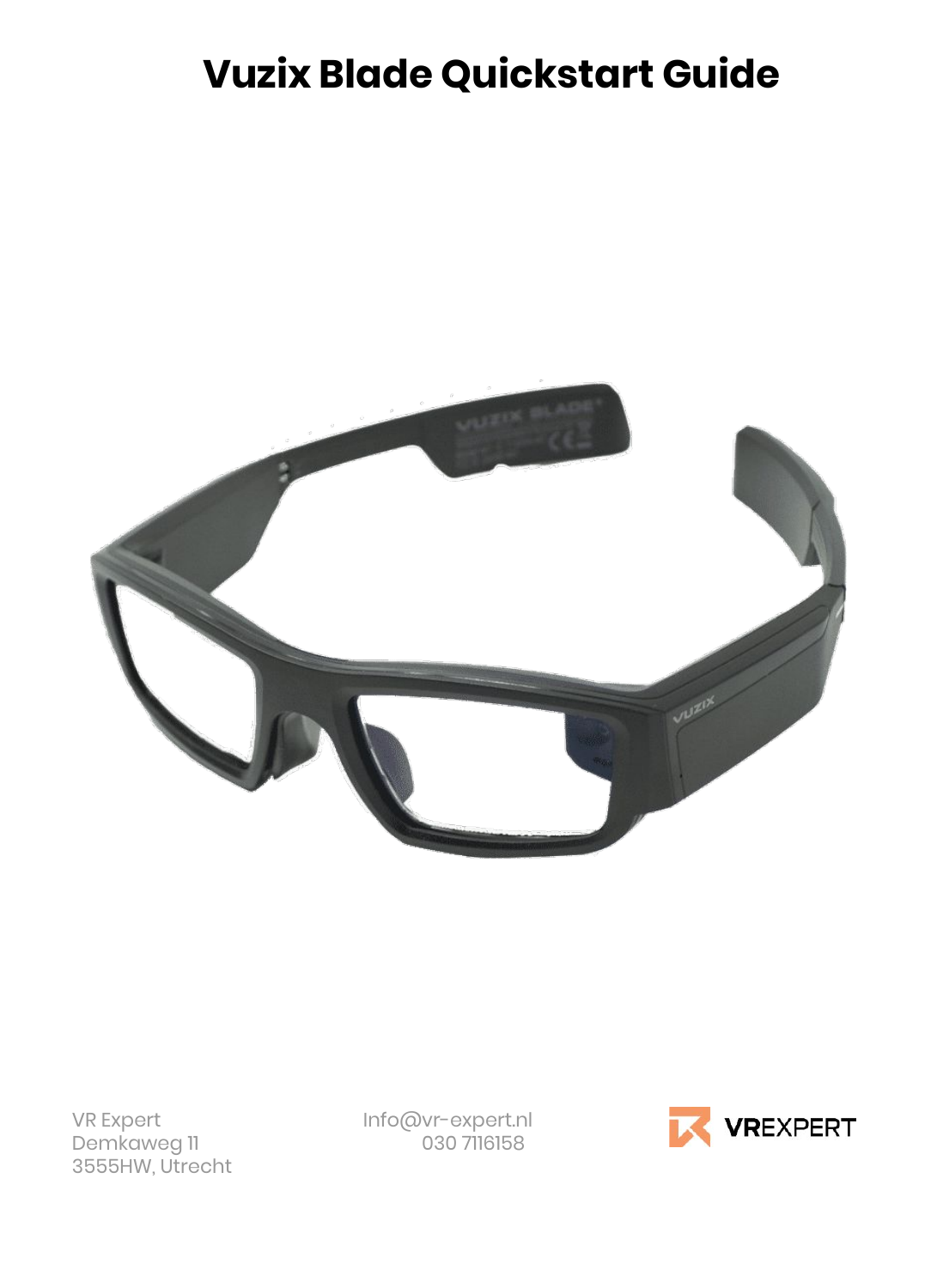### **Vuzix Blade - Guide**





#### **In the box**

- **1x Vuzix Blade**
- **1x Vuzix Blade case**
- 1x Micro USB Power cable (long)
- 1x Micro USB Power cable (short)
- 1x Micro USB extension cable
- 1x Wireless earplugs
- 1x Vuzix Blade Case

#### **Before you start**

- The Vuzix Blade is **not** water resistance. Do **not** use any sprays. Drips and spills should be avoided.
- Please install the "Vuzix" Companion app" on your smartphone. This is necessary to use the device.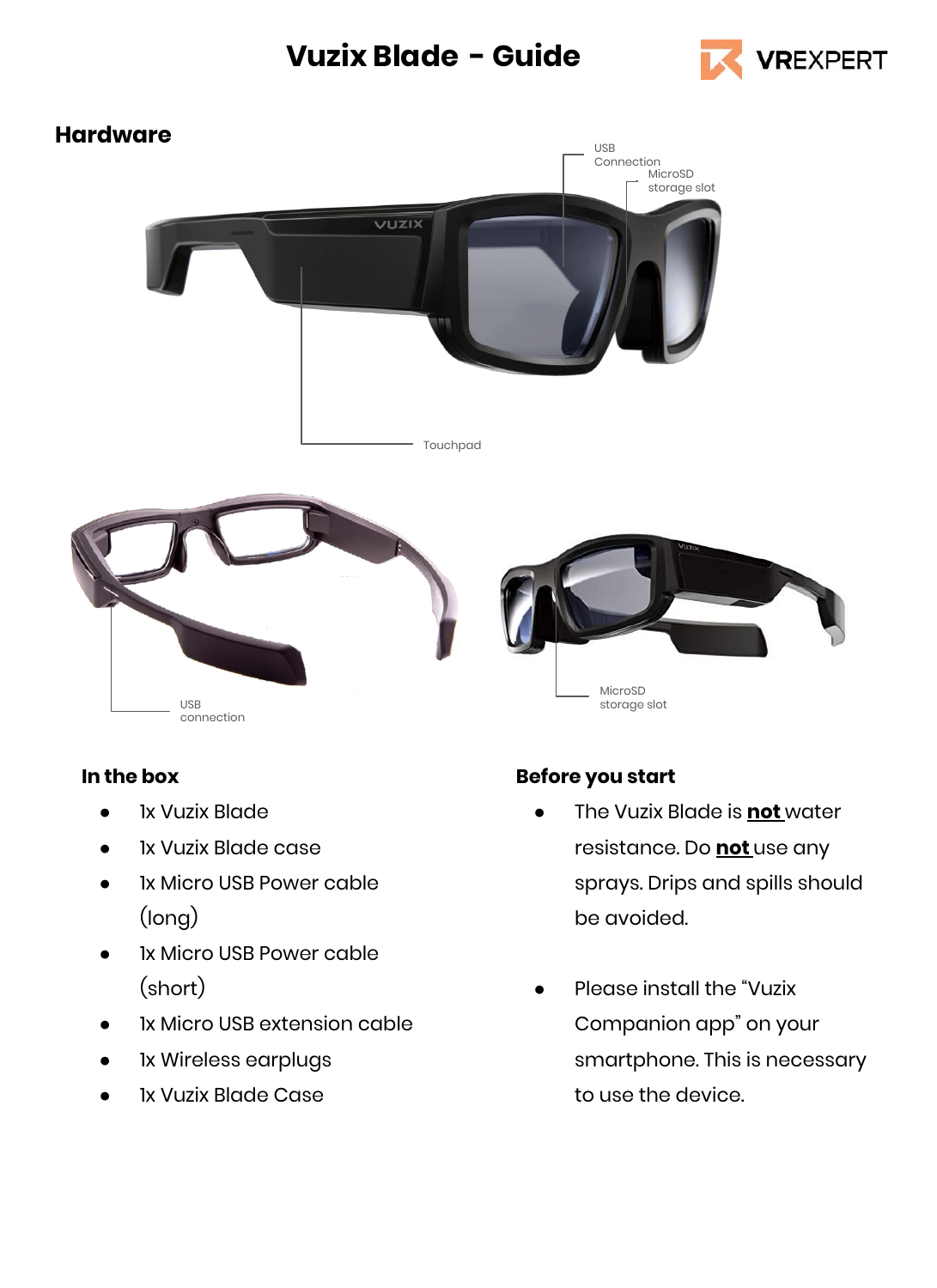## **Vuzix Blade - Guide**



#### **How to install**

- 1. Press and hold the "Power Button" (inside on the left side of the glasses) for 3 seconds.
- 2. Create your Vuzix account here:<https://www.vuzix.com/Account/Register>
- 3. Install and follow the Vuzix Companion app on your smartphone

#### **Android:**

[https://play.google.com/store/apps/details?id=com.vuzix.companion&hl=](https://play.google.com/store/apps/details?id=com.vuzix.companion&hl=en) [en](https://play.google.com/store/apps/details?id=com.vuzix.companion&hl=en)

#### **IOS:**

#### <https://apps.apple.com/us/app/vuzix-companion/id1383316233>

- 4. Follow the steps in the app until you reach a QR code.
- 5. From the home menu, swipe and tap with the touchpad to go to settings in your glasses.
- 6. Select Companion Link and scan the QR code.
- 7. You are now ready to go!

#### **Wi-Fi**

- 1. Go to the settings within the Vuzix app on your smartphone.
- 2. Select the Wi-Fi under Blade settings and enter the access data.
- 3. Both your phone and app are now connected to the Wi-Fi